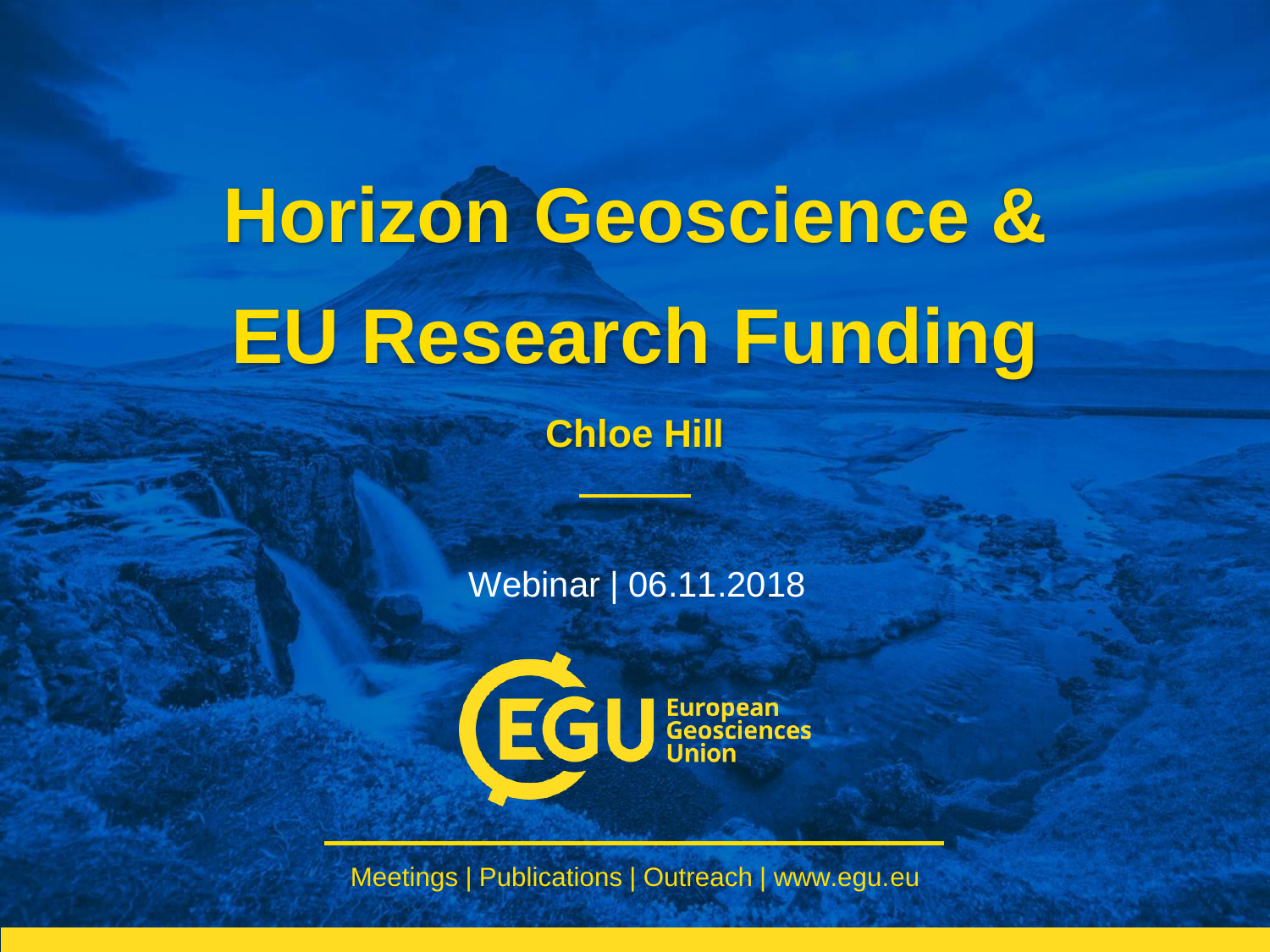

#### **Webinar outline**

- **The European Geosciences Union who are we?**
- The Horizon 2020 Programme
- Key Horizon 2020 Geoscience Survey results
- **Horizon Europe**
- How to get involved?
- **Additional resources**

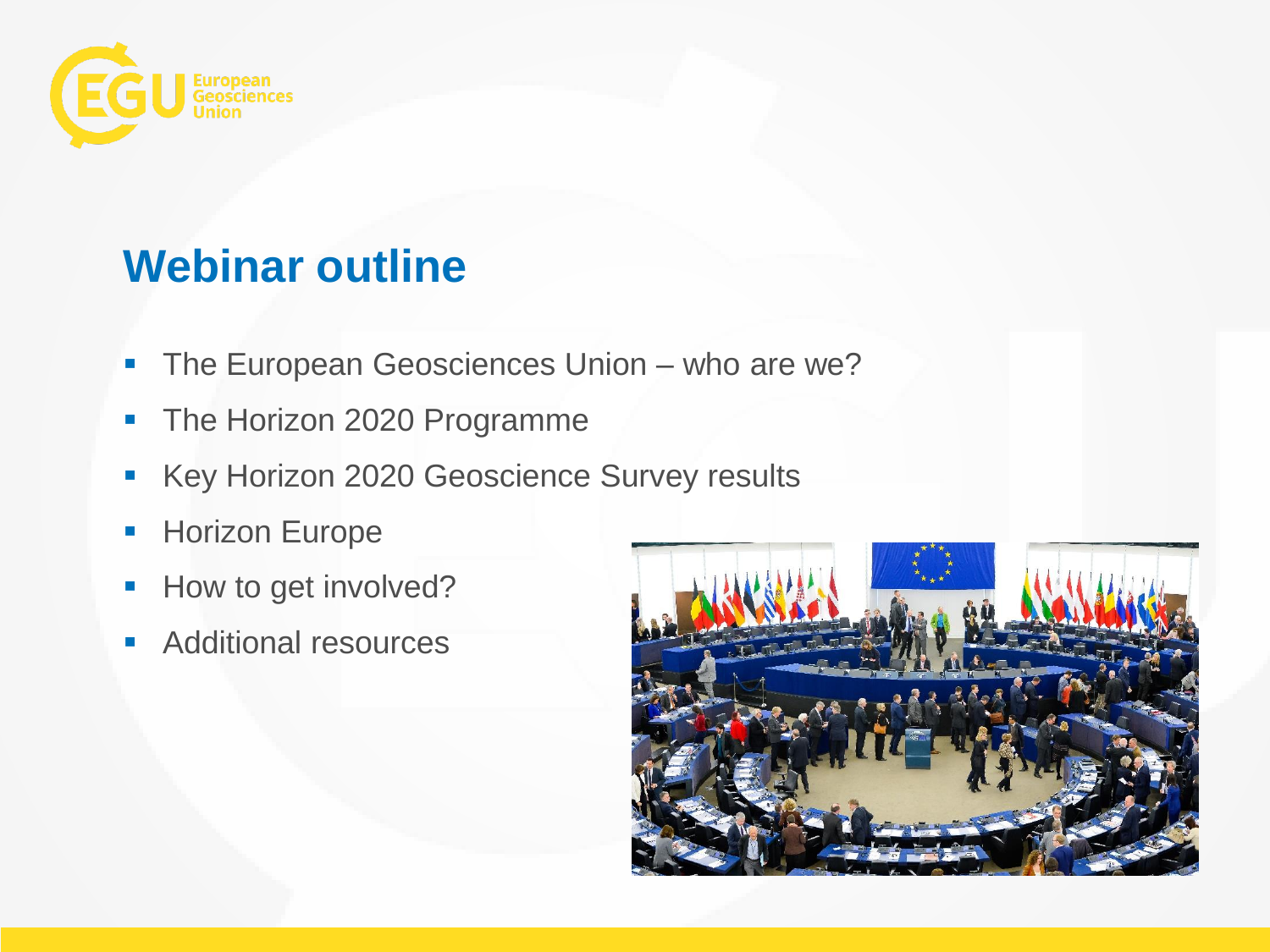

## **What is the European Geosciences Union?**

*"Europe's premier geosciences union, dedicated to the pursuit of excellence in the Earth, planetary, and space sciences for the benefit of humanity, worldwide."*

- Current President: Jonathan Bamber (physicist & glaciologist)
- 15,000 scientific members from 22 different divisions including:

Cryospheric sciences, Biogeosciences, Climate: past, present & future, Ocean sciences, Nonlinear processes in geosciences, Natural hazards

- Hosts the EGU General Assembly and co-sponsors a number of meetings
- 17 peer-reviewed open access journals (e.g. *The Cryosphere*)
- Large Early Career Science (ECS) network
- Organises and facilitates a number of science for policy activities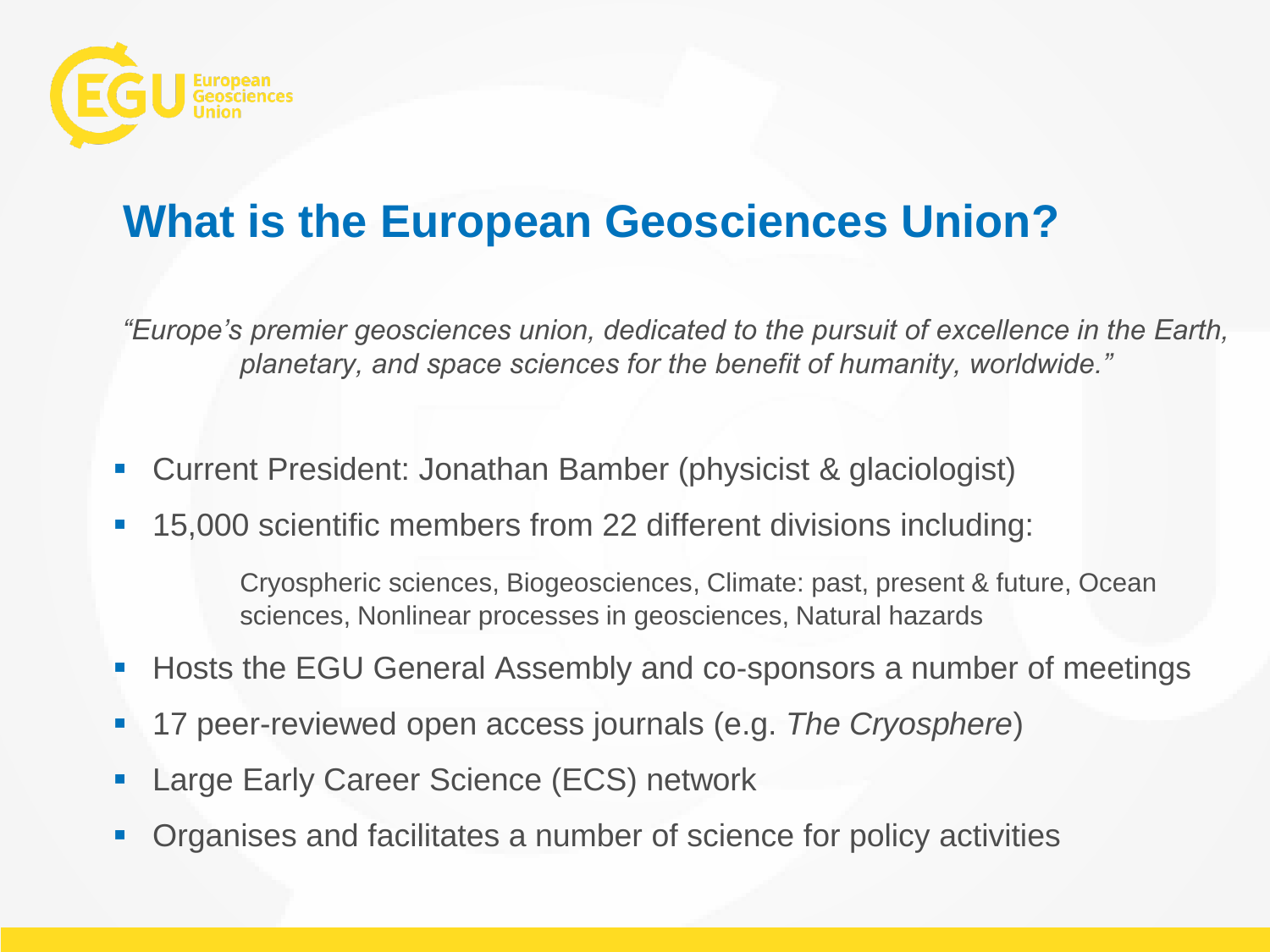

# **What is Horizon 2020?**

The EU's research funding framework that is giving almost €80 billion to research and innovation over 7 years (until the end of 2020).

The next research framework [Horizon Europe](https://ec.europa.eu/info/designing-next-research-and-innovation-framework-programme/what-shapes-next-framework-programme_en) is already being negotiated by policymakers in Brussels.



[More info: EGU Horizon 2020 blog post](https://blogs.egu.eu/geolog/2017/07/28/how-can-geoscientists-make-the-most-of-the-horizon-2020-programme/)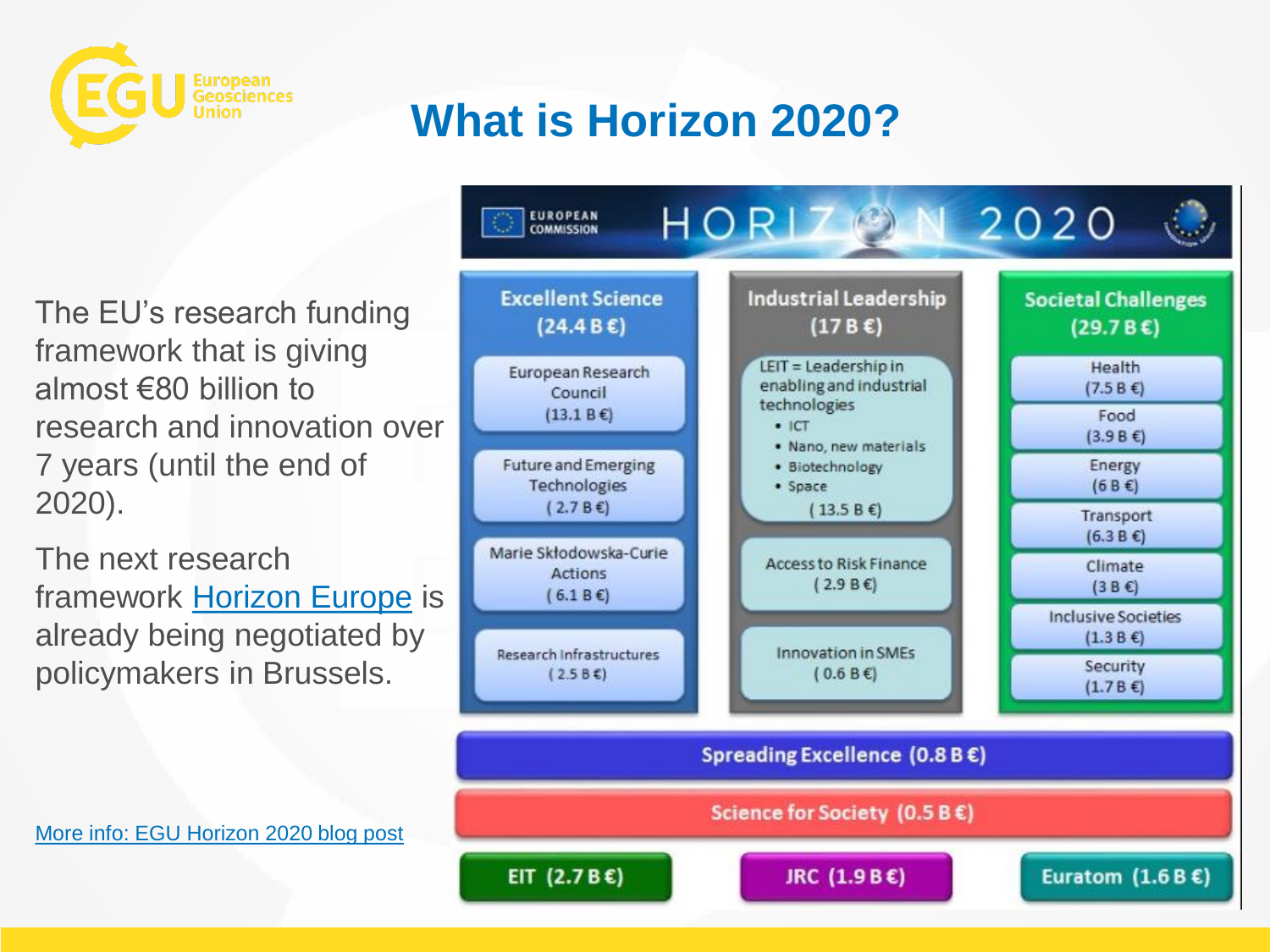

#### **The Horizon 2020 Geoscience Survey Report**

- **Earlier this year, the EGU conducted a survey to collect feedback on areas** of the [EU's Horizon 2020](https://blogs.egu.eu/geolog/2017/07/28/how-can-geoscientists-make-the-most-of-the-horizon-2020-programme/) that the geoscience community felt should be [continued or extended and those which could be improved upon in](https://ec.europa.eu/info/designing-next-research-and-innovation-framework-programme/what-shapes-next-framework-programme_en) Horizon Europe
- The geoscience community has a significant representation within European research programmes
- The survey aimed to give researchers who have taken part in Horizon 2020, or who plan to take part in Horizon Europe, the opportunity to voice their opinion

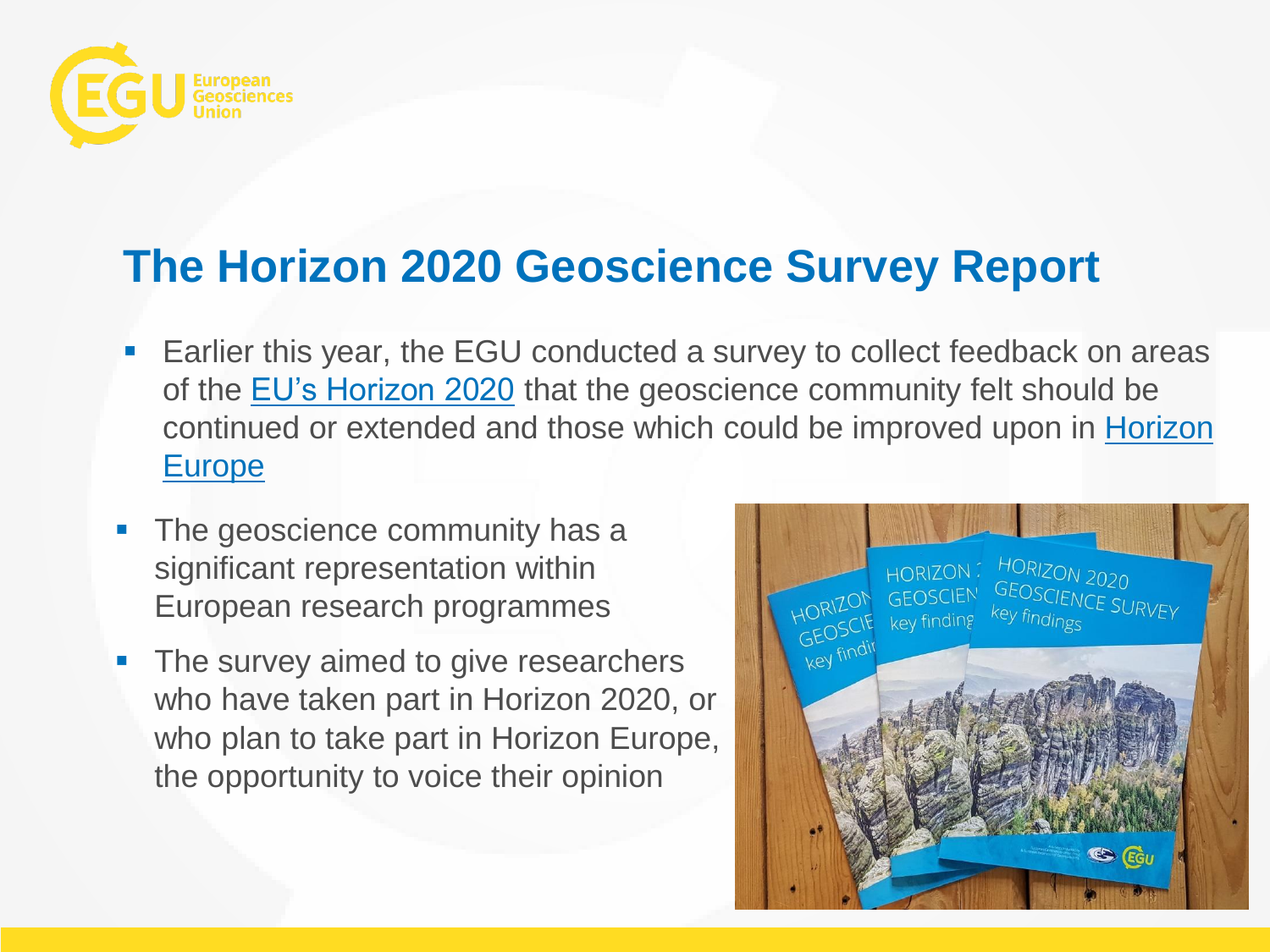

#### **Key results from the survey**

The 271 geoscientists who answered the survey were involved in over 100 Horizon 2020 projects. Some of which were polar-related:

- **MSOPP Mesopelagic Southern Ocean Prey and Predators:** aims to develop standardised methods for assimilating acoustic biomass estimates of micronekton organisms in ocean ecosystem models
- **APPLICATE** (Advanced Prediction in Polar regions and beyond: modelling, observing system design and LInkages associated with a Changing Arctic climaTE)
- **Blue-Action:** Arctic Impact on Weather and Climate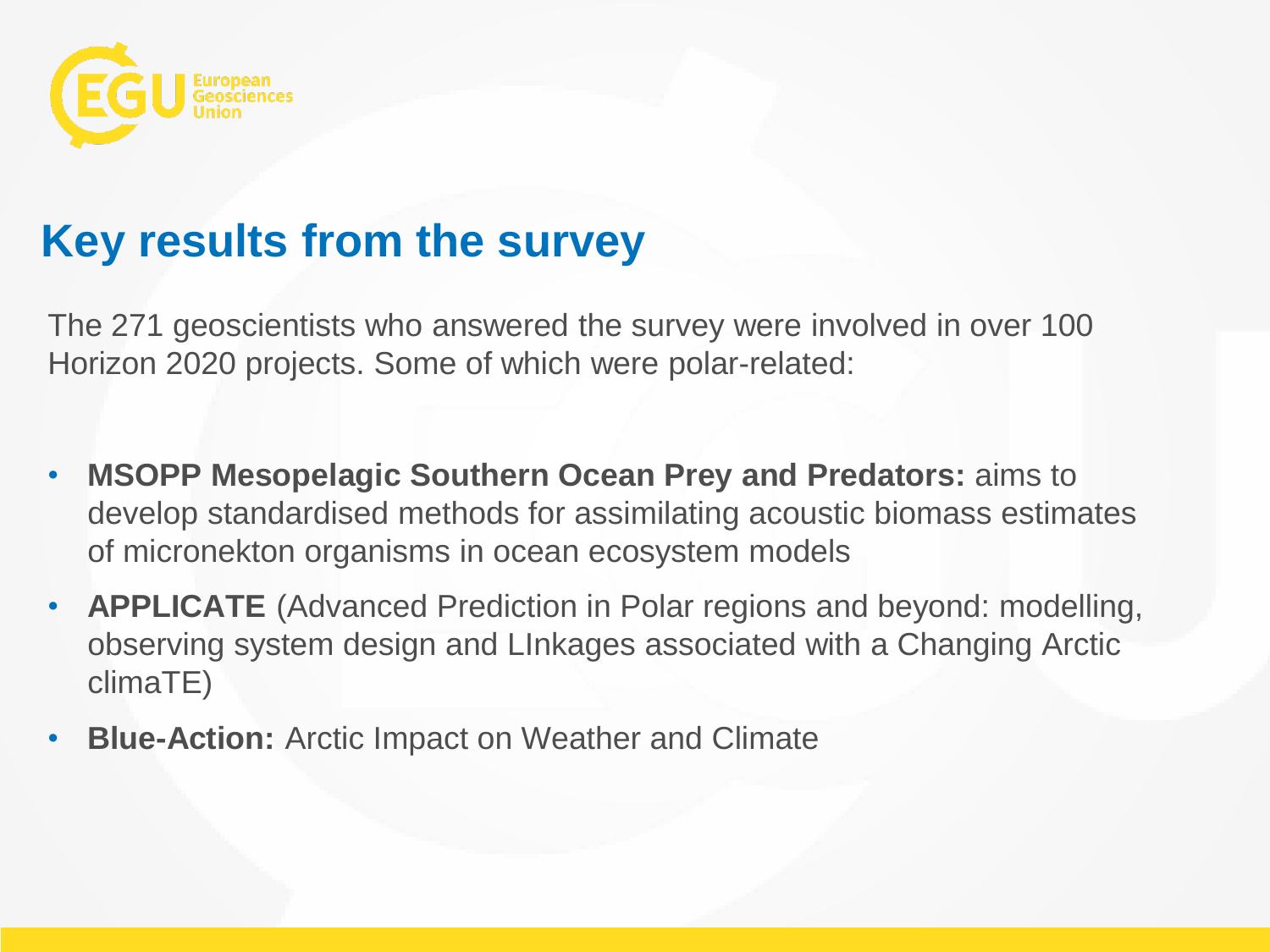

#### Have the project(s) that you were involved with achieved the expected outcome(s)?



- Unsure / the project is not yet complete
- No, the project's outcomes were not achieved
- **The project's outcomes were** somewhat achieved
- Yes, the project's outcomes were achieved
- Yes, the project's outcomes were exceeded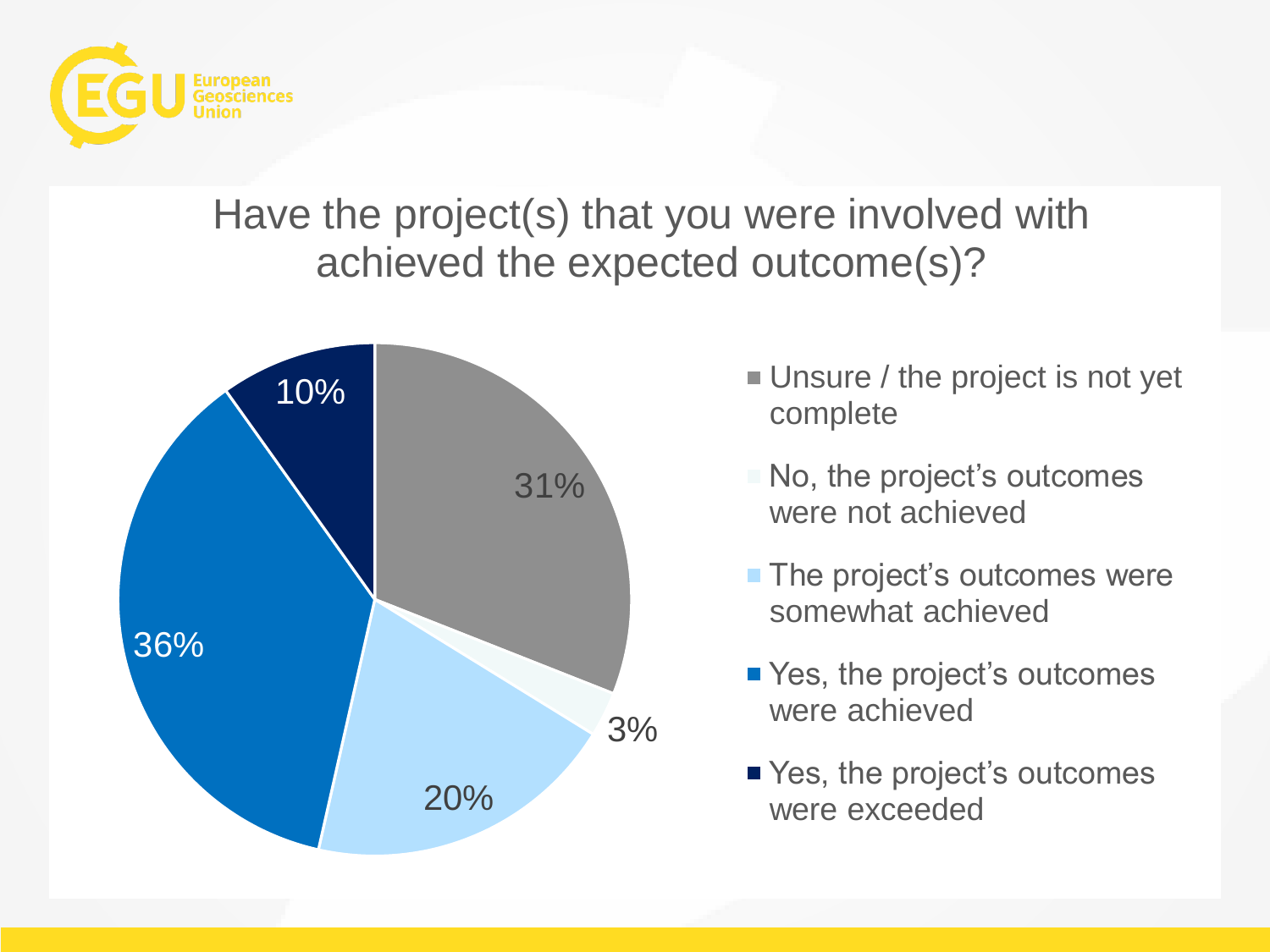

#### Areas highlighted by respondents as being underrepresented in Horizon 2020 projects



Number of times a thematic area was mentioned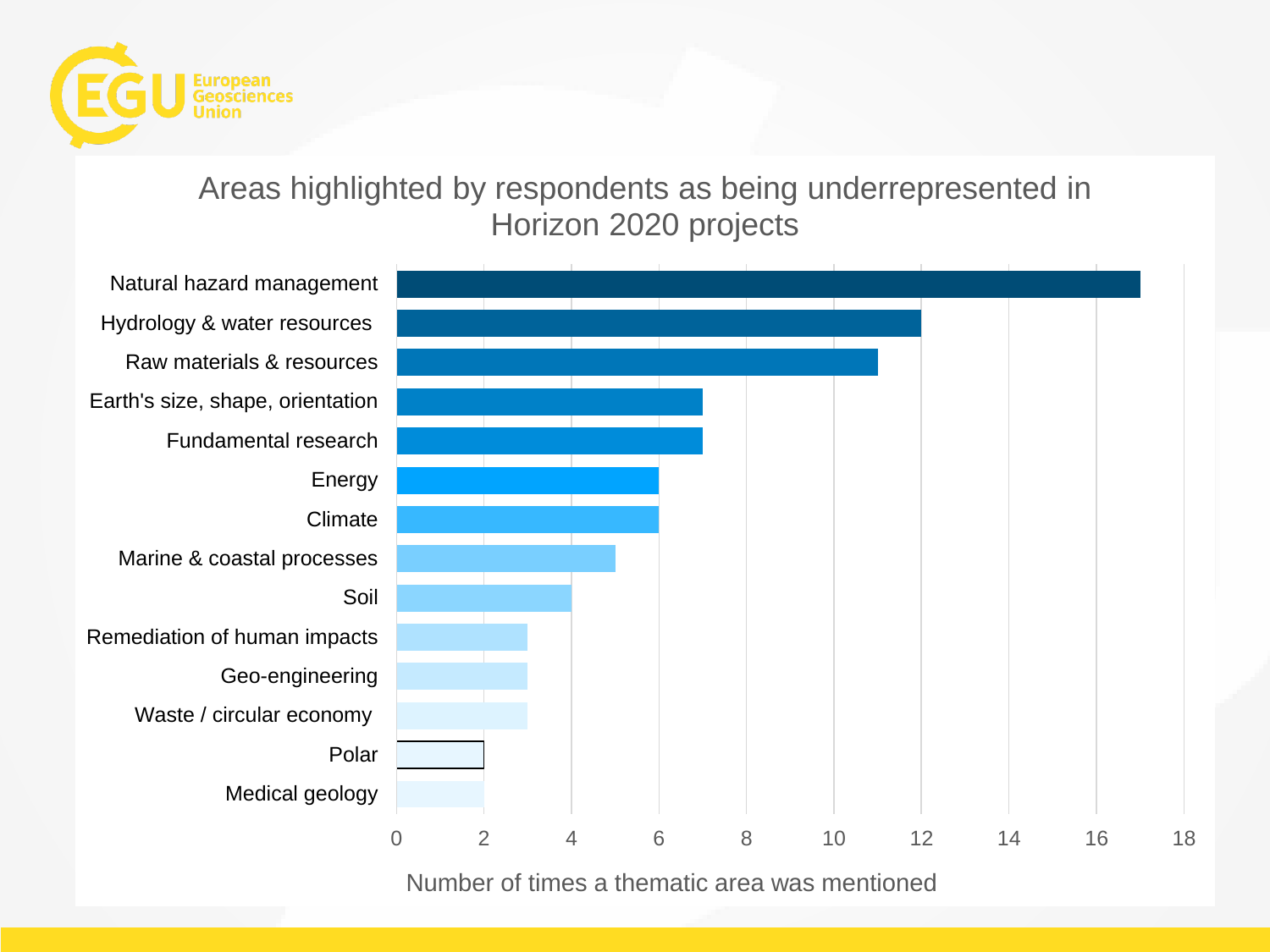

# **Collaboration resulting from Horizon 2020**

Generally, survey respondents felt very positively about the impact that Horizon 2020 had on collaboration (both between sectors and scientific disciplines)

Has Horizon 2020 increased cooperation across different sectors?

Has Horizon 2020 increased the collaboration between different scientific disciplines



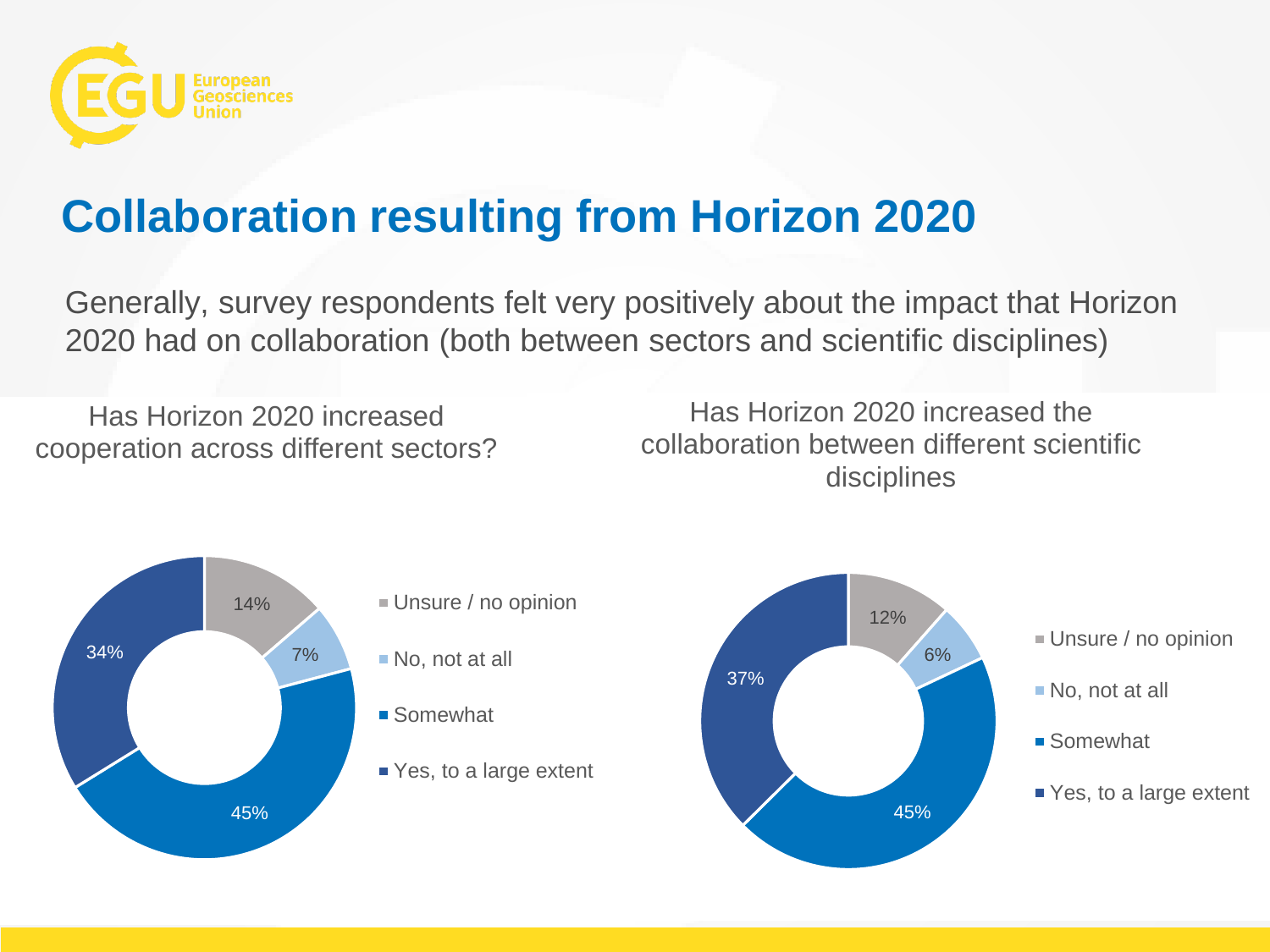

#### **Fundamental vs applied science**

- Applied research: used to solve a specific problem, e.g. Stopping the flood: [could we use targeted geoengineering to mitigate sea level rise?](https://www.the-cryosphere.net/12/2955/2018/) (EGU's journal, The Cryosphere)
- **fundamental research**: aims to improve scientific theories and understanding, e.g. Dynamic Ocean Topography of the Greenland Sea: A comparison between [satellite altimetry and ocean modelling \(EGU's journal, The Cryosphere\)](https://www.the-cryosphere-discuss.net/tc-2018-184/)
- Many geoscience projects are a **mix** or both fundamental and applied science e.g. [ICE-ARC](https://www.ice-arc.eu/) (Ice, Climate, Economics – Arctic Research on Change) which measures the current and future changes in Arctic sea ice.
- **24%** of survey respondents felt that the distribution between applied and fundamental science was not distributed fairly at all. With qualitative responses calling for a larger focus on fundamental science.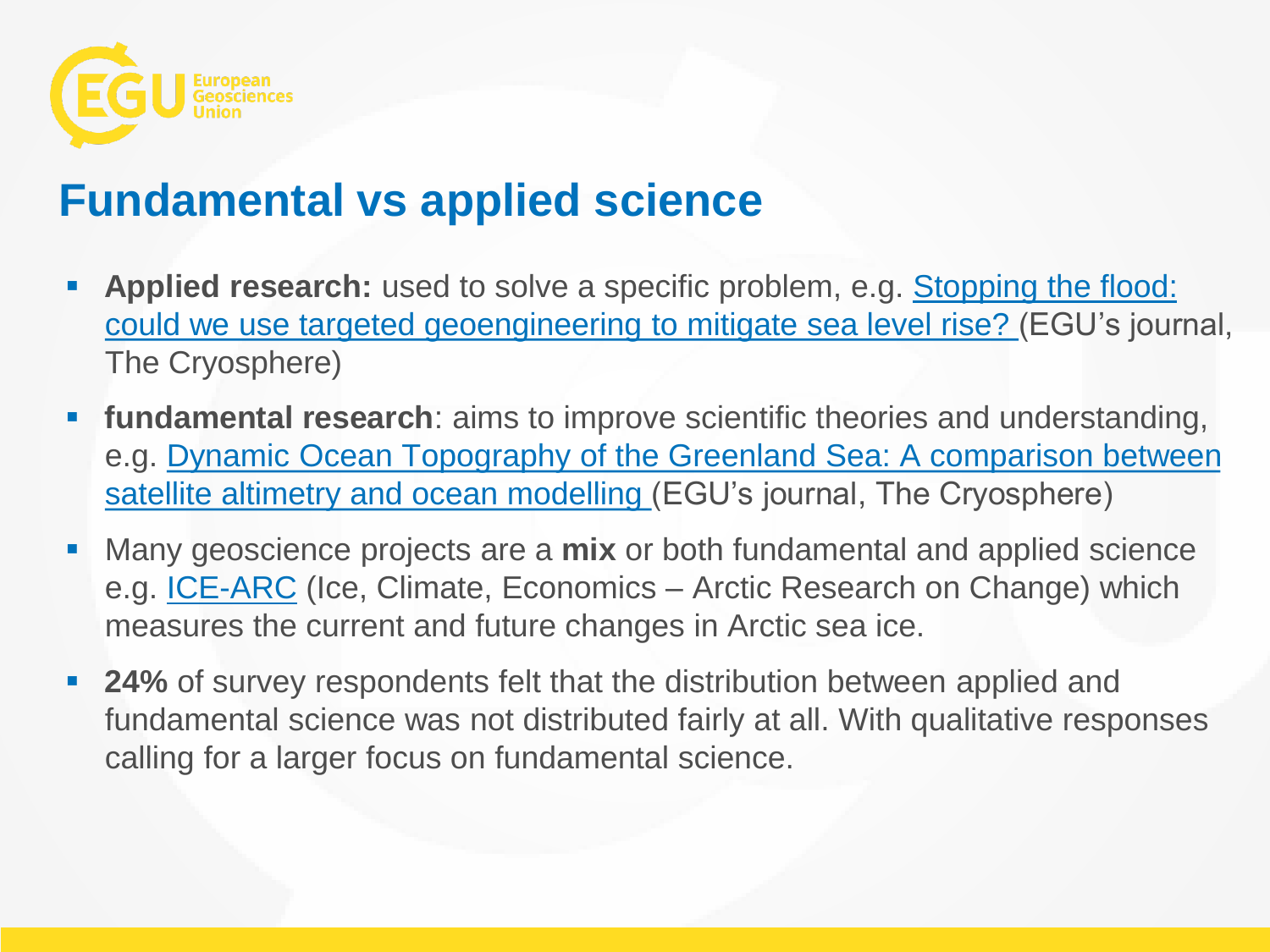

#### Is Horizon 2020 funding fairly distributed between applied and fundamental research?



*"… it seems as though the focus [of Horizon 2020] was more on applied research, the results of which can have immediate application and impact. It seems as though the more fundamental or 'pure' research topics received less attention, if not lesser amounts of funding. However, these two types of research work in tandem to provide longer-term measurable solutions."*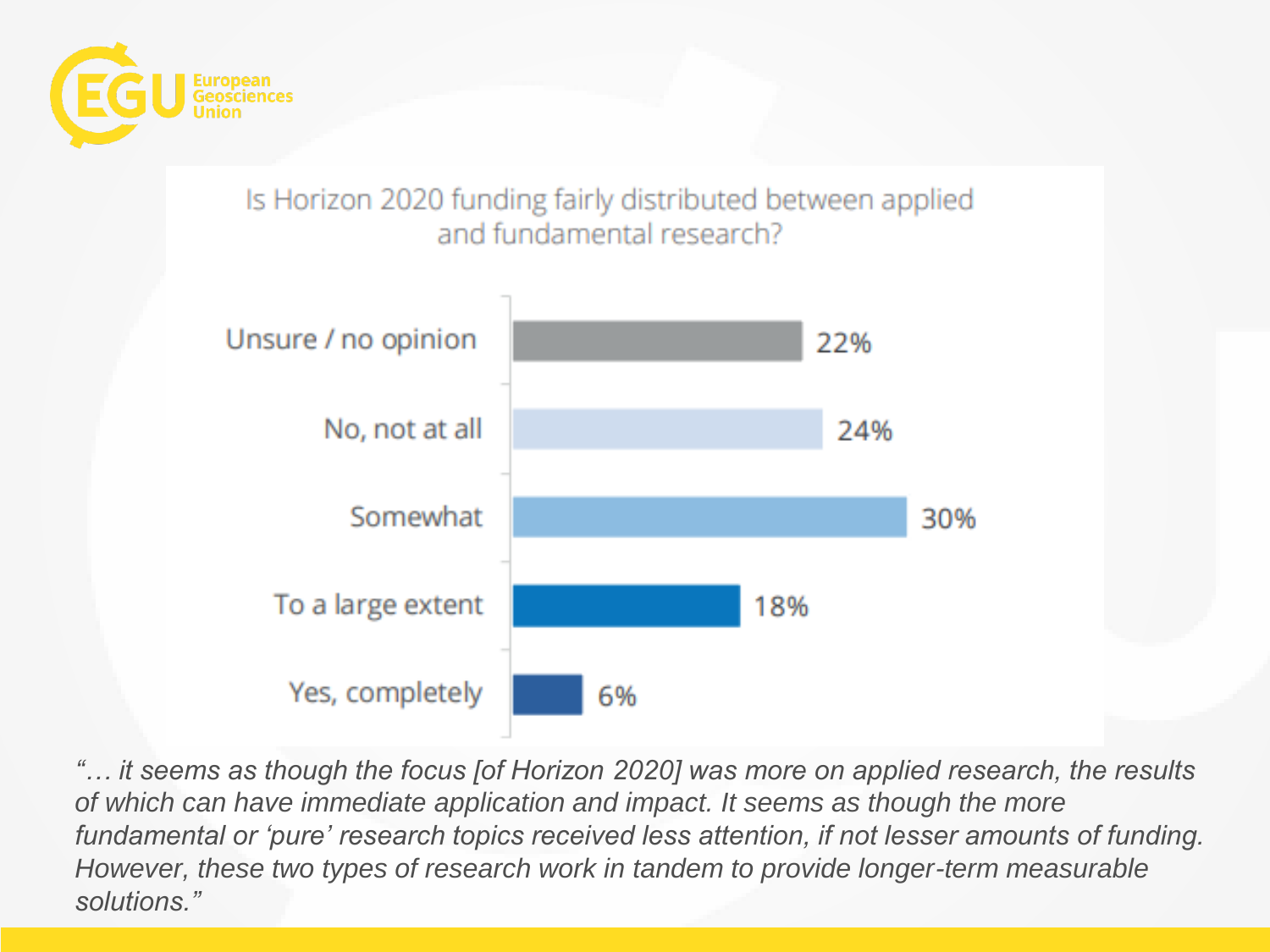

#### **What to expect from Horizon Europe?**

#### **The negotiation is still in process!**

- €100 billion for science, research and innovation projects between 2021-2027 (€94.1 billion to be allocated to Horizon Europe).
- **Horizon Europe will be mission-orientated and have a** "*problem-solving approach to fuel innovation-led growth"*
- The European Innovation Council (EIC) will be introduced
- If will be simpler, clearer and more accessible than Horizon 2020

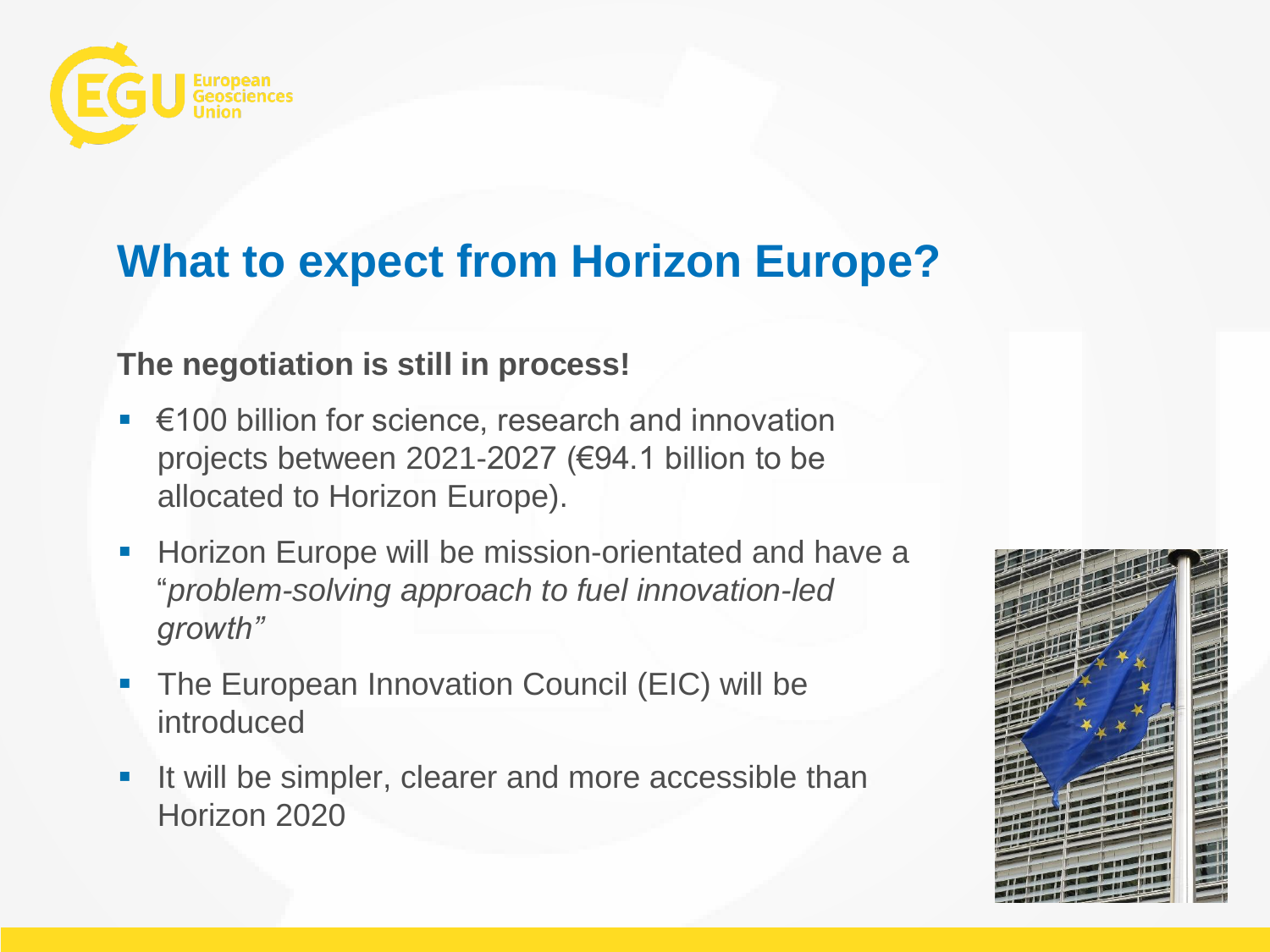

## **What to expect (part 2)**

- **The Commission proposal is currently being assessed by the EU** Parliament's Committee on Industry, Research and Energy & the **Council**
- **Parliament aims to vote on Horizon Europe in November**
- **The Council want to see more details before they vote**
- Key elements need to be agreed upon before the May 2019 European elections

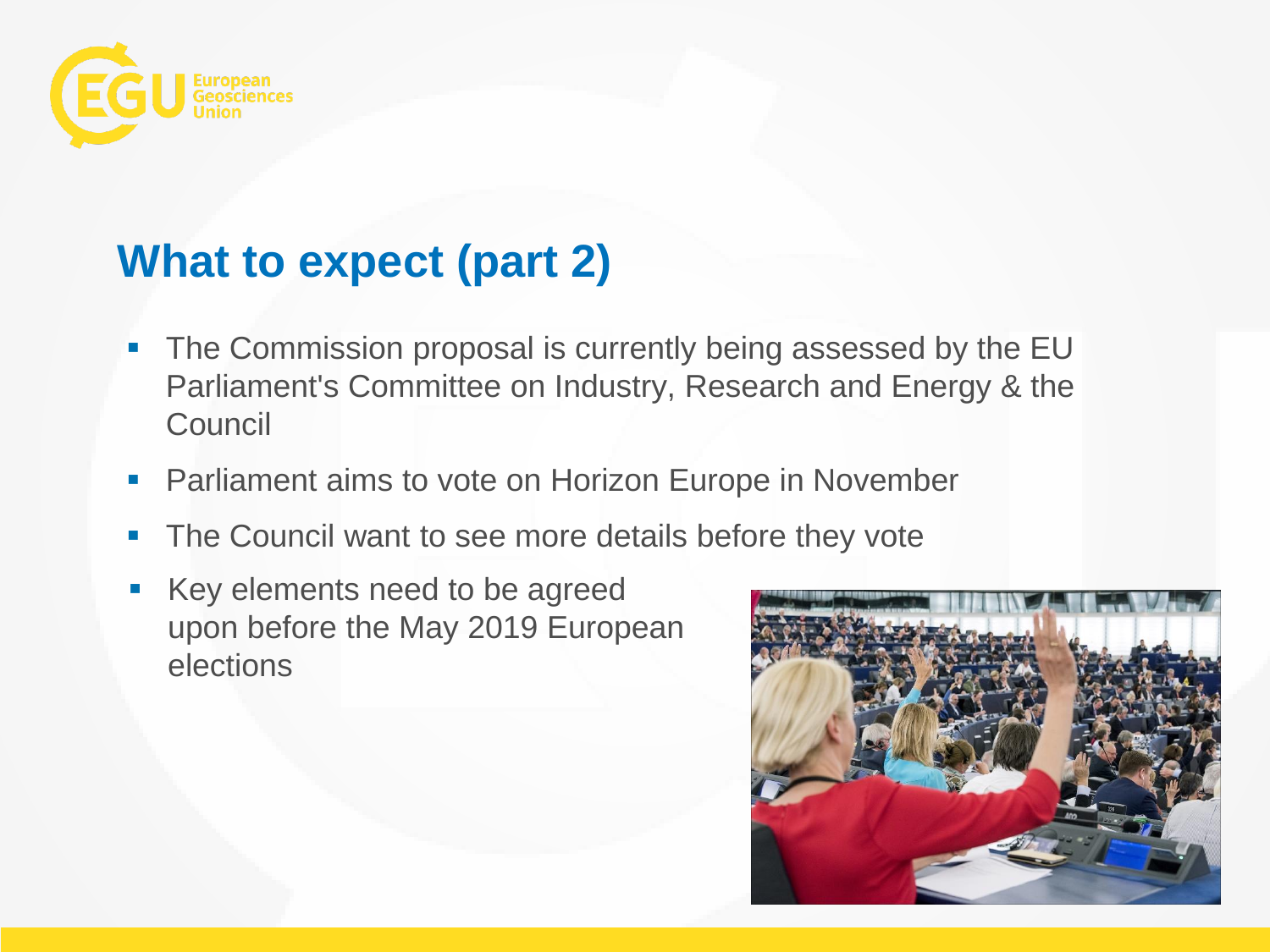

## **What H2020 Geoscience Survey Respondents would like to see**

- More fundamental science
- **Less bureaucracy**
- **Tapering of funding to extend the life of EU-funded projects**
- **More Eastern Europe and "third country" involvement**
- **Project evaluation panels with greater scientific diversity**
- **More projects on Natural Hazard management, hydrology / water** management and raw materials (& circular economy)
- **Inclusion of smaller grants that have a shorter application process**
- **More early career scientist opportunities**

Some respondents suggested that providing more opportunities for early career scientists to work within the private sector could help boost private sector investment, "Better conditions for supporting the contracting of young scientists by companies."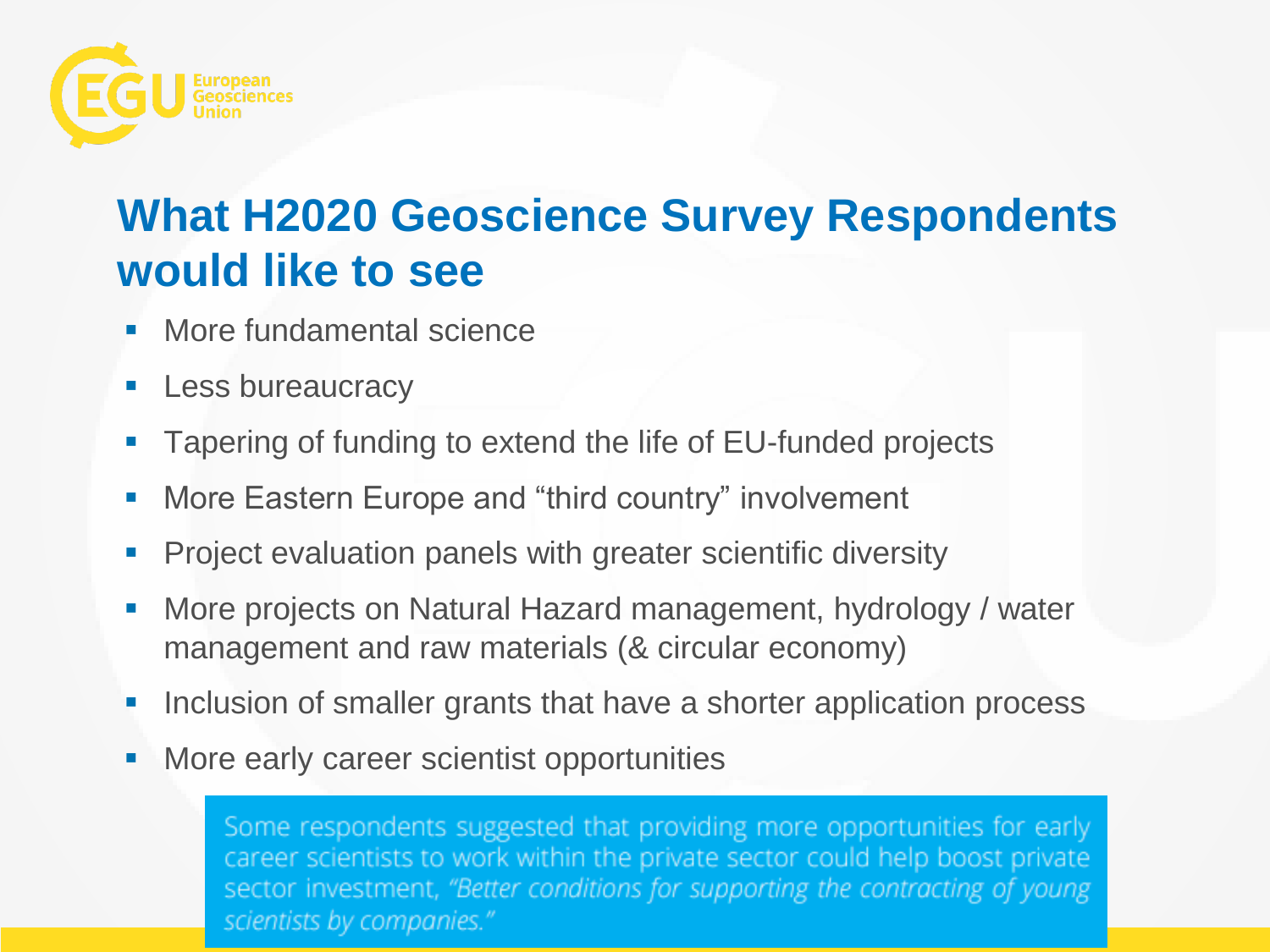

## **Can scientists still help shape Horizon Europe?**

Unfortunately, the Horizon 2020 Geoscience Survey has finished and the report is finalised but as a scientists, there are other ways that you can contribute!

- Keep an eye on upcoming events and join them if possible, e.g. [STOA's MEP-Scientist Pairing Scheme](http://www.europarl.europa.eu/stoa/en/home/highlights)
- Sign a petition, answer surveys and join events such as **Evidence Matters**
- Answer an [EU Consultation](https://ec.europa.eu/info/consultations_en)
- Try out a [science-policy internship or placement](https://static.egu.eu/static/14690/policy/EGU_Science_Policy_Internship_Fellowship_Secondment_List.pdf)

EU Commission's 5-month **Blue Book Traineeship** has 1,300 placements available annually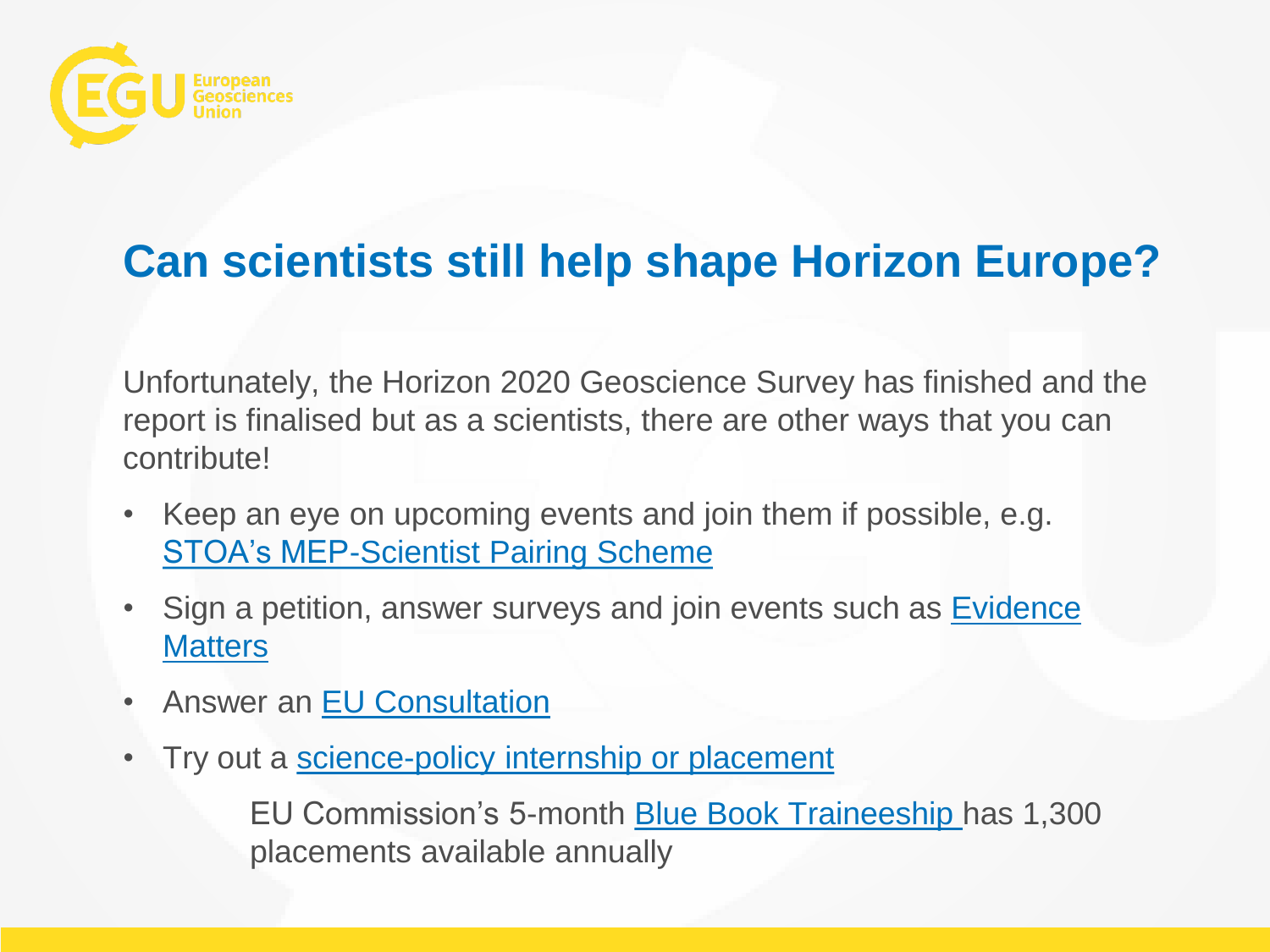

## **What else can scientists do?**

- **Talk to your local MEP's (especially those working within the Committee** on Industry, Research and Energy)
- Work with a national scientific body who has a position on Horizon Europe
- **Share your research with the public**
- More tips for engaging with policymakers can be found [here](https://www.egu.eu/policy/basics/engage-with-policy/)